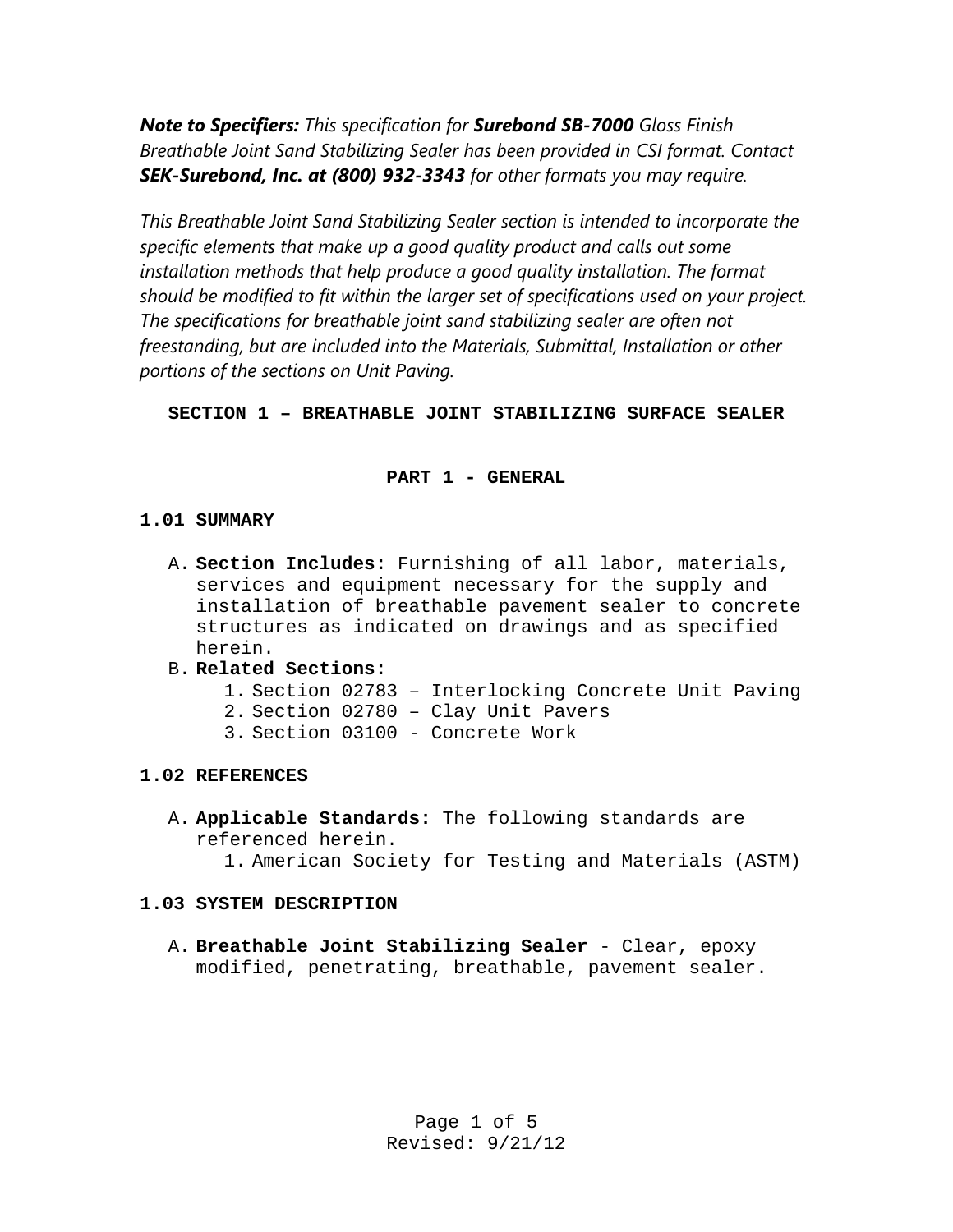#### **1.04 SYSTEM PERFORMANCE REQUIREMENTS**

- A. **Testing Requirements:** Pavement sealer shall be tested in accordance with the following standards and conditions, and the testing results shall meet or exceed the performance requirements as specified herein.
- B. **Independent Laboratory:** Testing shall be performed by an independent laboratory meeting the requirements of ASTM E 329-95 and certified by the United States Bureau of Standards. Testing laboratory shall obtain all concrete samples and waterproofing product samples.
- C. **Permeability:** The sealer shall have a zero water penetration rate as defined by ASTM E 514 Item 9.1.4.
- D. **Water Vapor Transmission:** The sealer shall have a minimum water vapor transmission rate of 60 grams/meter $^2$ /day at an average dry film thickness of 3.5 to 4.0 mils and a relative humidity of 40% when tested as per ASTM D 1653.

### **1.05 SUBMITTALS**

- A. **General:** Submit listed submittals in accordance with conditions of the Contract and with Division 1 Submittal Procedures Section.
- B. **Product Data:** Submit product information, including manufacturer's specifications, installation instructions, manufacture's recommendations, and manufacturer's certification or other data substantiating the product complies with requirements of these Contract Documents.
- **C. Manufacturer's Certification:** Provide certificates signed by manufacturer or manufacturer's representative certifying that the materials to be installed comply in all respects with the requirements of this specification.
- **D. Installer:** The installer shall provide a list of projects, including references with contact information, demonstrating at least 5 years of experience in the application of the sealer or similar materials.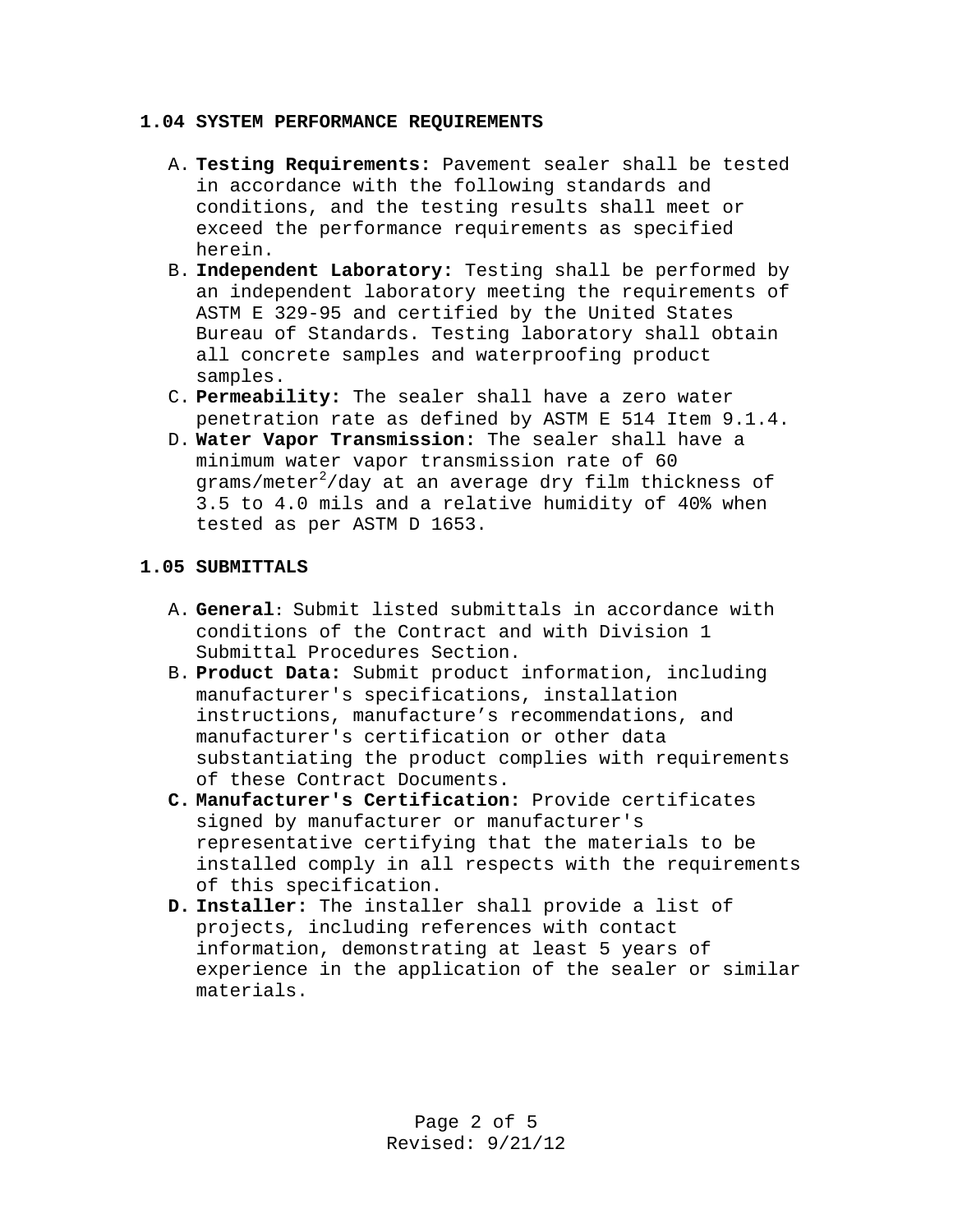#### **1.06 QUALITY ASSURANCE**

- A. **Manufacturer:** The manufacturer shall have no less than 10 years experience in manufacturing the sealer or similar products.
- B. **Installer:** The installer shall demonstrate to the satisfaction of the Architect/Engineer an acceptable level of experience in the installation of the sealer or similar products.
- C. **Pre-Installation Conference:** Prior to installation of sealer, conduct meeting with the installer, general contractor and Architect/Engineer, owner's representative, and waterproofing manufacturer's representative to verify and review the following:
	- 1. Project requirements for materials and installation as set out in Contract Document.
	- 2. Manufacturer's product data including application instructions.
	- 3. General site conditions, schedule, coordination with other activities, line and grade of the work, substrate conditions, procedures for substrate preparation and cleanup.

### **1.07 DELIVERY, STORAGE AND HANDLING**

A. **Delivery:** Deliver packaged materials to project site in original undamaged containers, with manufacturer's labels and seals intact.

### **1.08 MATERIALS**

- A. The material shall be an epoxy-modified joint sand stabilizer and concrete sealer, capable of penetrating and sealing the surface of the paver without causing a high gloss effect.
- B. The material, as delivered, will be liquid at typical ambient temperatures It shall have a VOC of less than 100 grams per liter.
- C. The material shall be designed to be installed after the joint sand has been installed.
- D. The product shall be manufactured as a joint sand stabilizer and labeled as such.
- E. The material shall comply with the criteria in 1.04 of this section.
- F. Material shall be water based and shall not contain solvents.
- G. Materials shall be an IMMEDIATE application sealer

Page 3 of 5 Revised: 9/21/12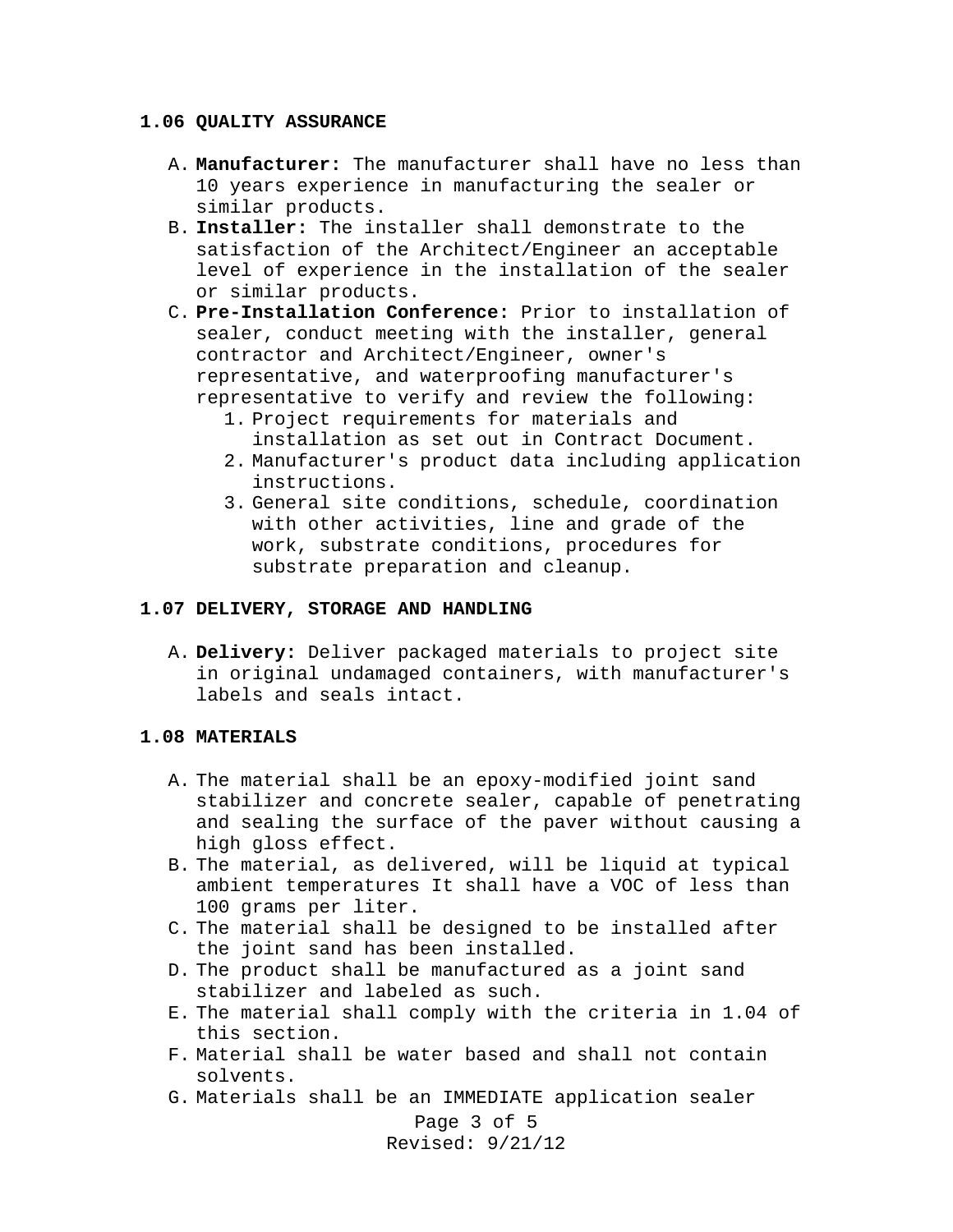H. Material shall be Breathable as to allow Efflorescence to escape.

## **1.09 PROJECT CONDITIONS**

- A. Comply with manufacturer's product data regarding condition of substrate to receive penetrating sealer, weather conditions before and during installation, and protection of the installed materials.
- B. Prior to the installation of the stabilizer all other pavement related work shall be completed, including but not limited to installation of bedding sand, edge restraints, pavers, and joint sand, to final alignment and elevation. The surface shall be clean and free from any staining, oil, dust, loose material or any other substance interfering with the penetration of the liquid material into the joint sand or the surface of the pavers. The surface of the paver and the joint sand, to the full depth of the joint, shall be dry.
- C. Work shall not commence if rain or other precipitation is predicted in the area for a period of 24 hours before, during and after the application.
- D. Do not apply sealer if the temperature of the pavement is below 45°F or above 95°F, or if the air temperature is at or below 50°F and falling or at or above 90°F and rising.

# **1.10 EXECUTION**

- A. The sealer shall be applied as per the manufacture's data sheet and these Construction Documents.
- B. The manufacture's recommended coverage rate shall be followed.
- C. Prepare a test area of 100SF for review of and approval by the Architect/Engineer. The test area shall include at least one example of every type of joint or material to be sealed. Do not proceed with the balance of the work until approval, in writing, is received. Upon approval the test area may be incorporated into the work.
- D. The surface to receive the sealer must be clean, dry and free of loose materials or chemicals (including curing compounds).